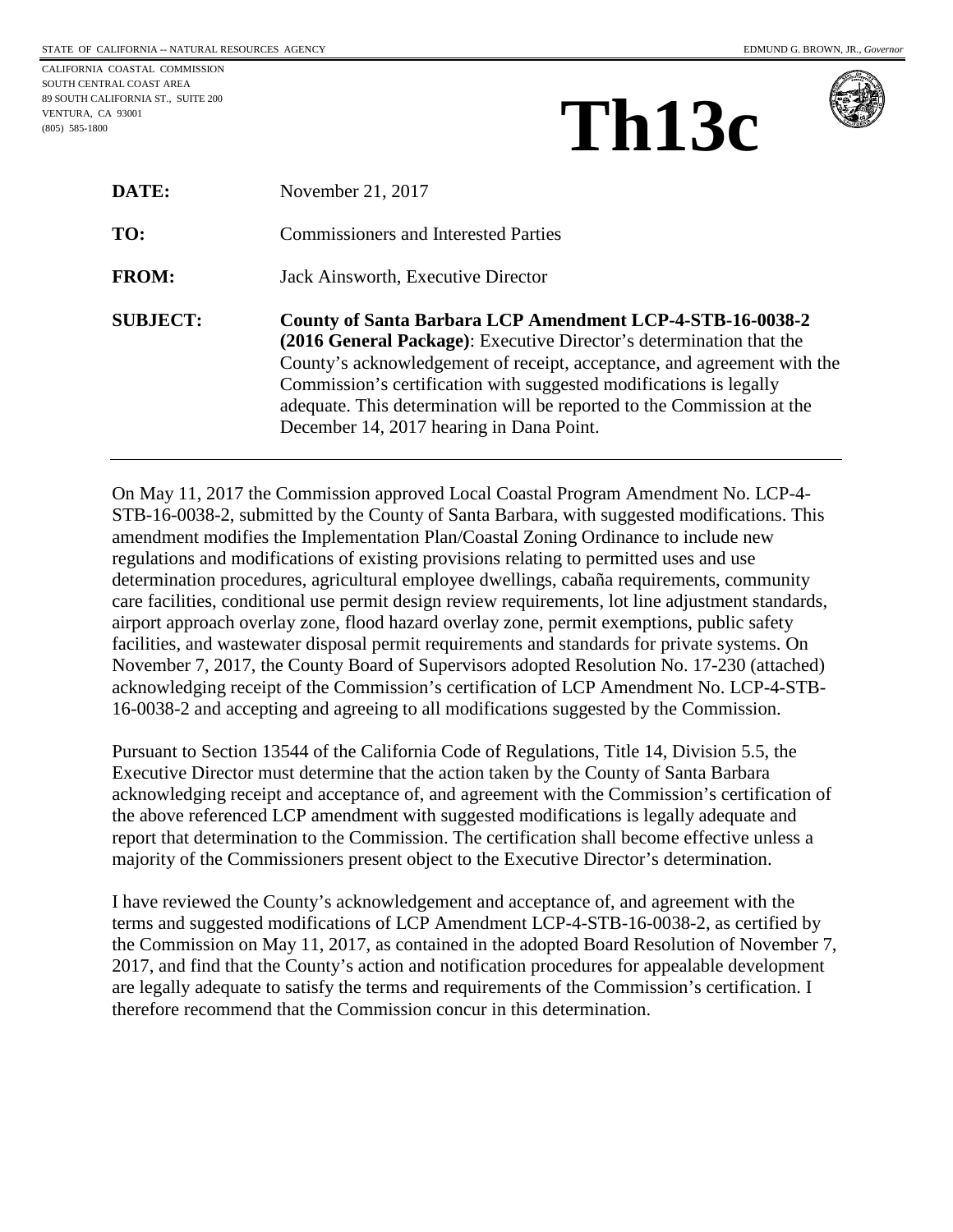

# **County of Santa Barbara BOARD OF SUPERVISORS**

### **Minute Order**

### November 7, 2017

5 - Supervisor Williams, Supervisor Wolf, Supervisor Hartmann, Supervisor Adam, and **Present:** Supervisor Lavagnino

#### PLANNING AND DEVELOPMENT

File Reference No. 17-00796

RE: Consider recommendations regarding the California Coastal Commission's conditional certification of an amendment to the Local Coastal Program regarding the 2016 General Package Ordinance Amendment, First, Second, and Third Districts, as follows:

a) Receive notice of the California Coastal Commission's conditional certification of an amendment to the County's Local Coastal Program (Coastal Commission Case No. LCP-4-STB-16-0038-2 2016 General Package Ordinance Amendment) with suggested modifications;

b) Adopt a Resolution acknowledging receipt of the California Coastal Commission's conditional certification with modifications, accepting and agreeing to the modifications, agreeing to issue Coastal Development Permits (CDPs) for the total area included in the conditionally certified Local Coastal Program, and adopting the Local Coastal Program Amendment with the suggested modifications;

c) Determine that this action is not subject to the California Environmental Quality Act (CEQA) pursuant to Public Resources Code Section 21080.9. The County relied upon CEQA Guidelines Sections 15061(b)(3) and 15265 for CEQA review of Case No. 15ORD-00000-00004, 2016 General Package Ordinance Amendment: and

d) Direct Planning and Development Department staff to transmit the adopted Resolution to the Executive Director of the California Coastal Commission

A motion was made by Supervisor Wolf, seconded by Supervisor Hartmann, that this matter be acted on as follows:

- a) Received and filed.
- b) Adopted.
- **RESOLUTION NO. 17-230**
- c) Approved; and
- d) Directed.

The motion carried by the following vote:

Ayes: 3 - Supervisor Williams, Supervisor Wolf, and Supervisor Hartmann

Noes: 2 - Supervisor Adam, and Supervisor Lavagnino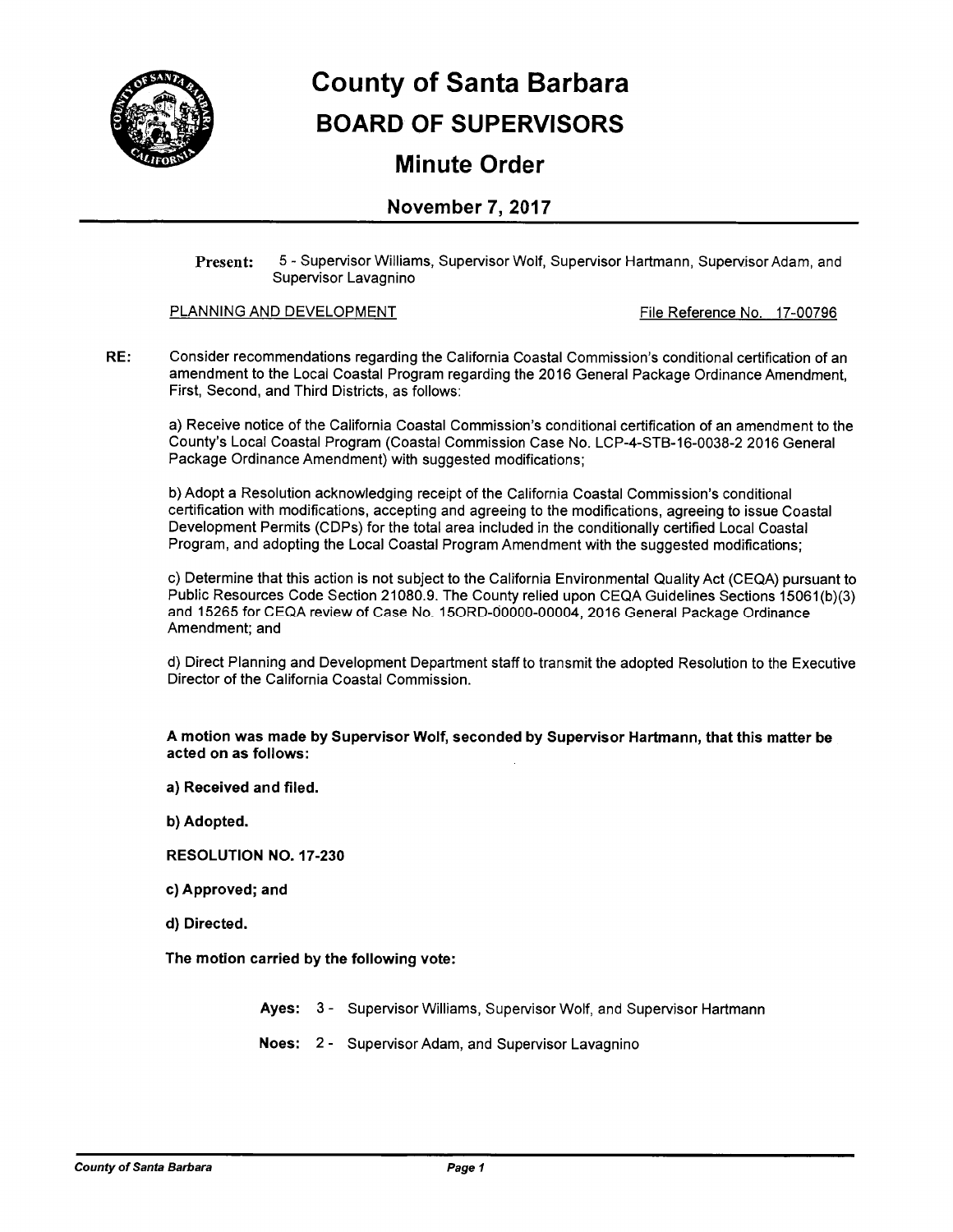

## **County of Santa Barbara BOARD OF SUPERVISORS Minute Order**

### **November 7, 2017**

A motion was made by Supervisor Williams, seconded by Supervisor Wolf, that this matter be acted on as follows:

Directed staff to draft language that would further enable farmworker housing in the Coastal Zone as a component of the Agriculture tiered permitting work program and that the imperative of such be conveyed to Coastal Commission staff.

The motion carried by the following vote:

Ayes: 4 - Supervisor Williams, Supervisor Wolf, Supervisor Hartmann, and Supervisor Lavagnino

Noes: 1 - Supervisor Adam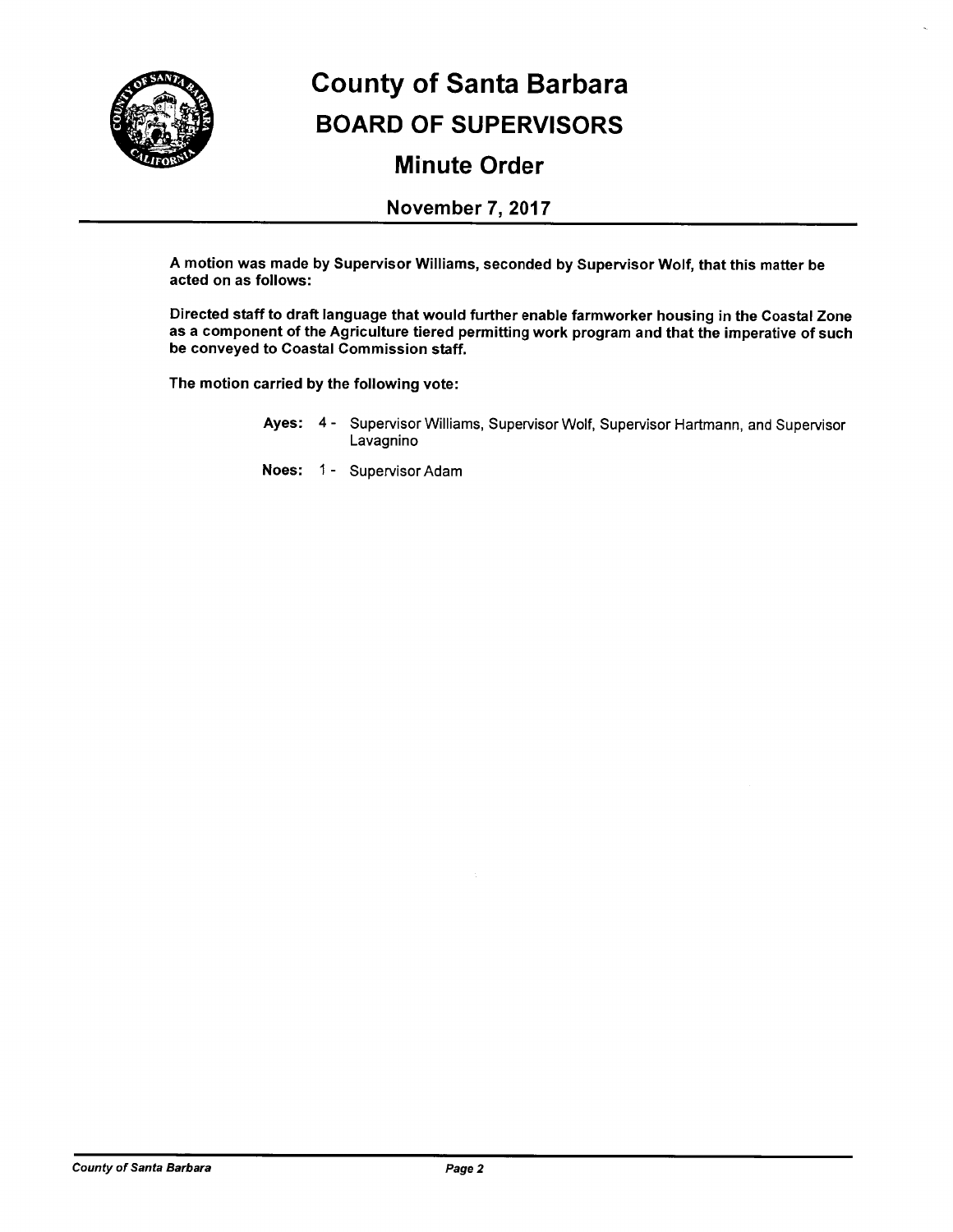### **RESOLUTION OF THE BOARD OF SUPERVISORS** COUNTY OF SANTA BARBARA, STATE OF CALIFORNIA

IN THE MATTER OF APPROVING AN AMENDMENT  $\mathcal{E}$ TO THE SANTA BARBARA COUNTY LOCAL COASTAL  $\mathcal{E}$ PROGRAM TO AMEND THE COASTAL ZONING  $\mathcal{E}$ ORDINANCE, ARTICLE II OF CHAPTER 35, ZONING, OF THE SANTA BARBARA COUNTY CODE, REGARDING) THE 2016 GENERAL PACKAGE ORDINANCE AMENDMENT AS MODIFIED BY THE CALIFORNIA  $\lambda$ COASTAL COMMMISSION.

RESOLUTION NO. 17-230

**CASE NUMBER:** 15ORD-00000-00004

### WITH REFERENCE TO THE FOLLOWING:

- A. Whereas on May 3, 2016, the Board of Supervisors of the County of Santa Barbara approved an amendment to the County's Local Coastal Program by amending the Coastal Zoning Ordinance. Article II of Chapter 35, Zoning, of the County Code, regarding the 2016 General Package Ordinance Amendment (Ordinance No. 4964, Case No. 15ORD-00000-00004); and
- Whereas on June 21, 2016, the Board of Supervisors of the County of Santa Barbara, by **B.** Resolution No. 16-161 submitted said amendment for consideration and certification to the California Coastal Commission; and
- Whereas on May 11, 2017, the California Coastal Commission approved a resolution of  $\mathbf{C}$ . certification with suggested modifications for this amendment to the County's Local Coastal Program (Coastal Commission Case No. LCP-4-STB-16-0038-2); and
- D. Whereas the Board of Supervisors finds the suggested modifications to be acceptable.

NOW THEREFORE, IT IS HEREBY RESOLVED AS FOLLOWS:

- 1. The above recitations are true and correct.
- $\overline{2}$ . The Board of Supervisors (a) acknowledges receipt of the California Coastal Commission's resolution of certification with suggested modifications and accepts and agrees to the modifications through amendment of the Local Coastal Program including the Implementation Plan (Article II Coastal Zoning Ordinance) as required in Section 13544(a) of the California Coastal Commission's Administrative Regulations, and (b) agrees to issue Coastal Development Permits for the total area included in the certified Local Coastal Program consistent with the modification of Ordinance No. 4946 that the California Coastal Commission certified.
- The Board of Supervisors will submit this acknowledgment to the California Coastal  $3.$ Commission to demonstrate conformity with the provisions of the California Coastal Commission's action to certify the amendment to the Local Coastal Program in compliance with Section 13544(b) of the California Coastal Commission's Administrative Regulations.
- The Chair of the Board of Supervisors is hereby authorized and directed to sign and certify all 4. documents and other materials in accordance with this Resolution to reflect the above mentioned action by the Board of Supervisors.
- The Board of Supervisors directs Planning and Development Department staff to submit this 5. Resolution to the Executive Director of the California Coastal Commission.